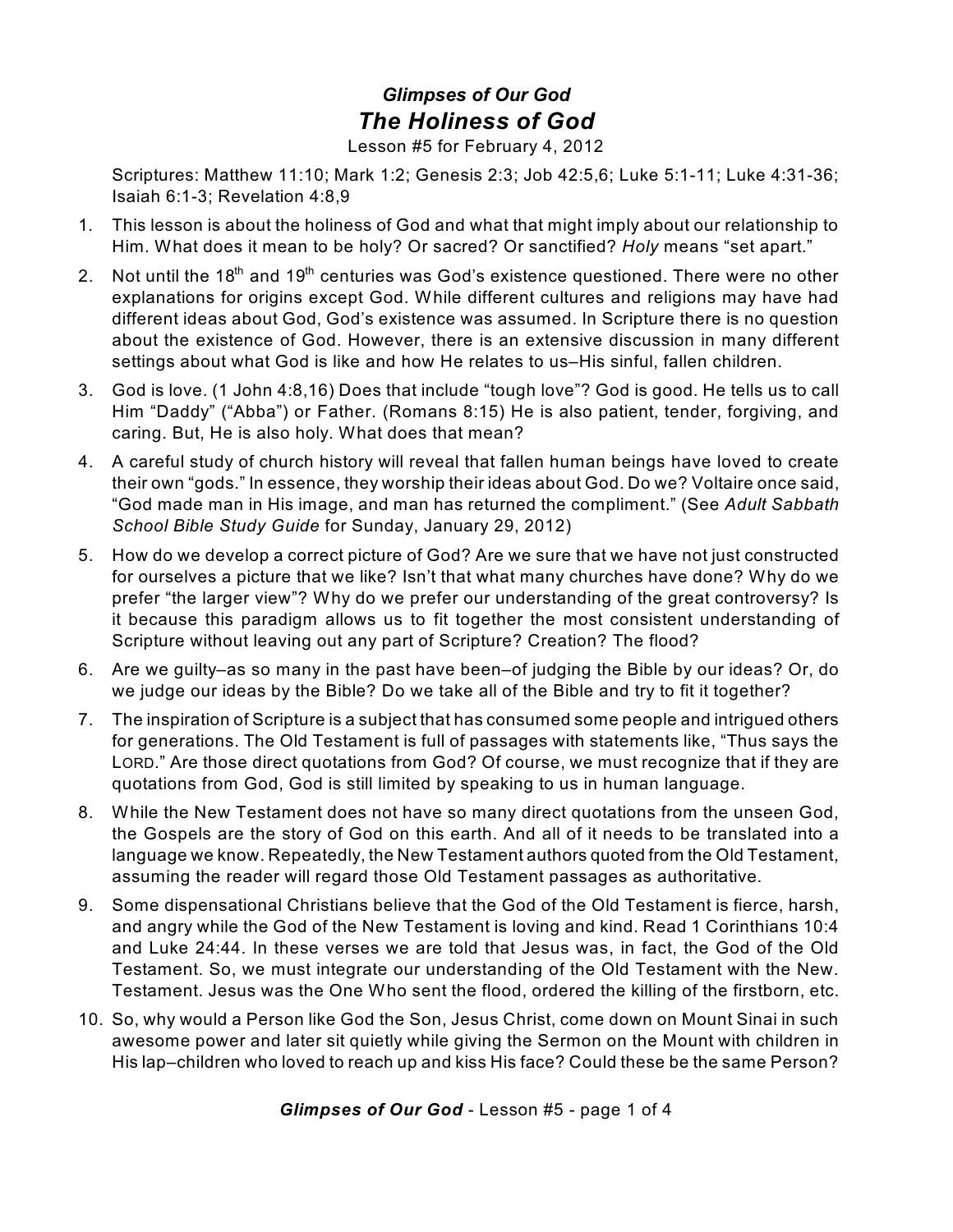Our Saviour awed men by His purity and elevated morality, while His love and gentle benignity inspired them with enthusiasm. The poorest and humblest were not afraid to approach Him; even little children were attracted to Him. They loved to climb upon His lap and to kiss that pensive face, benignant with love. (*3T* 422.1; *GW* 261.3)

- 11. We cannot have a correct picture of God until we find a way to integrate all of Scripture into that picture. There is a good way to put all of this together. But, no human recognized that Jesus was the God of the Old Testament until after He had returned to heaven!
- 12. To see what New Testament writers and apostles thought about the Old Testament passages, see Matthew 4:4; 11:10; Mark 1:2; 7:6; John 12:14,15; Acts 13:33; Romans 3:10; Galatians 3:13; 1 Peter 1:16; 1 Corinthians 5:7. It should be clear from these passages that the authors of the New Testament and Jesus Himself placed absolute trust in the writings of the Old Testament.
- 13. Mark Twain is quoted as saying: "It's not the parts of the Bible that I don't understand that bother me; it's the parts that I do!" Do some parts of the Bible bother us? Are they very hard for us to understand? How should we respond to portions of Scripture which puzzle us? (See 1 Corinthians 13:12)
- 14. To get a little better idea of what it means to be holy, consider Genesis 2:3. The Sabbath was set apart from other days of the week. The time during the Sabbath day is not essentially different, but it was blessed and set apart. It was intended to be a time of celebration of what God has done for us and wants to do with us. In our defense of the Sabbath, Seventh-day Adventists have spent a lot of time trying to describe why we think the Sabbath is important. That is an excellent exercise. It is clear that there is no explanation for the seven-day week except for creation and creation week. For example, there are no celestial bodies which make seven-day cycles. So, if the Sabbath is set apart as sacred by God, what does that teach us about sacredness or holiness?
- 15. Clearly, to be holy means to be set apart for special purposes. (See Exodus 15:11; 1 Samuel 2:2; Psalms 86:8-11; 99:1-3; Isaiah 40:25.)
- 16. So, what is the difference between us and God? God is sinless; we are sinners. God is the Creator; we are created. He is omniscient, omnipotent, and omnipresent; we are none of those things. God is good; we tend to be evil. What other differences can you think of? How should these differences make us feel? Do they require action on our part? What has God done to try to bridge those differences?
- 17. The story of Job is like the history of the great controversy in miniature. God declared Job "blameless" and "upright," a man who was careful not to do evil. (Job 1:1,8) But, then came the council in heaven when they discussed Job's condition. Satan was allowed to do everything possible to destroy Job's faith in God. God allowed all of that. And when it was all over, Job said: "In the past I knew only what others had told me, but now I have seen you with my own eyes. So I am ashamed of all I have said and repent in dust and ashes." (Job 42:5,6, *GNB*)
- 18. But, God was not finished talking. Job 42:7 (*GNB*) says:

After the LORD had finished speaking to Job, he said to Eliphaz, "I am angry with you and your two friends, because you did not speak the truth about me,

*Glimpses of Our God* - Lesson #5 - page 2 of 4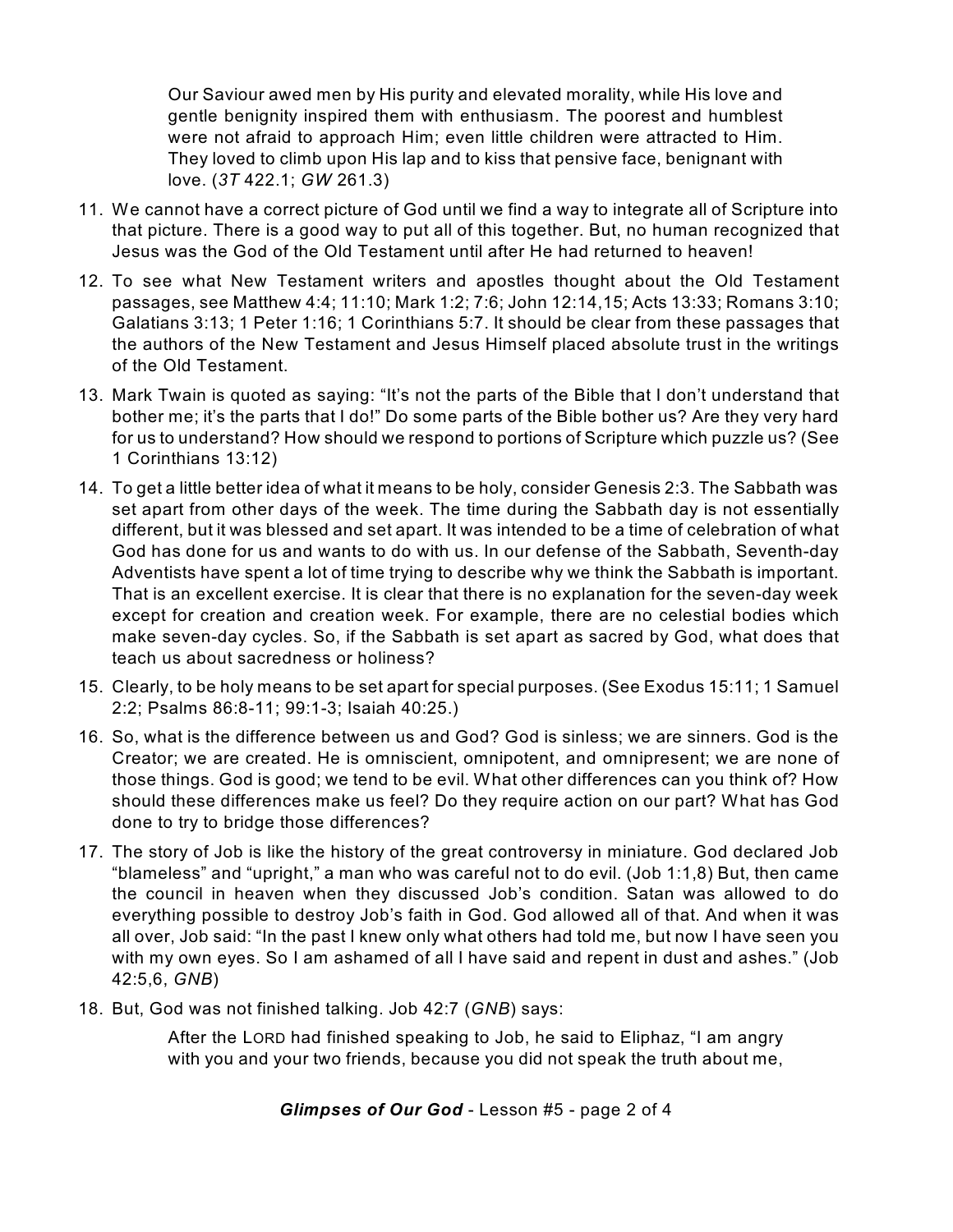the way my servant Job did."

God repeated that statement in verse 8. Wouldn't you like to have God say that about you? Does this suggest that our relationships, even with other humans, tend to grow deeper and more meaningful when we have passed through times of stress together?

- 19. Consider some of the other prophets who had direct encounters with the holiness of God. While in Babylonian captivity, Ezekiel had a vision of God. (Ezekiel 1) While fleeing from his brother Esau and after deceiving his father Isaac, Jacob had a night vision of the ladder going up to heaven. (Genesis 28:16,17) Moses had repeated encounters with God. (Exodus 19-34) Daniel received major visions and was protected by God. How do you understand Daniel 10:5-8? What was the angel's response? The angel said, "Stand up, I want to talk to you!" (See Daniel 10:10-12) While God's holiness seems to be awesome and people react with fear and trembling, God prefers to have us relate to Him as a friend; He prefers to talk to us face-to-face. (Consider Moses: See Numbers 12:8 and Deuteronomy 34:10-12; John 15:15)
- 20. Why did people react that way when approached by an angel or by God Himself? Isaiah specifically mentioned his unworthiness. (Isaiah 6:1-3) Were those prophets overwhelmed by God's glory? What impressed them most? Try to imagine yourself in a similar situation. What do you think you would do?
- 21. Turn now to the New Testament. Surely, we do not believe that there is a difference between the God of the Old Testament and the God of the New Testament. God Himself tells us that He does not change. (Malachi 3:6)
- 22. Read Luke 5:1-11. Why do you think Peter reacted the way he did?

In Jesus he saw One who held all nature under His control. The presence of divinity revealed his own unholiness. Love for his Master, shame for his own unbelief, gratitude for the condescension of Christ, above all, the sense of his uncleanness in the presence of infinite purity, overwhelmed him. While his companions were securing the contents of the net, Peter fell at the Saviour's feet, exclaiming, "Depart from me; for I am a sinful man, O Lord."—Ellen G White, *The Desire of Ages*, p. 246.

- 23. Adam and Eve loved to meet with God and be in His presence. It was their favorite thing to do. What has changed? Are we incapable of comprehending the real sinfulness of sin? Do we understand what sin has done to us?
- 24. Read Luke 4:31-36. In this passage and in several other passages, even the demons recognized who Christ was. Were they compelled to make those statements when in the presence of Deity? Did they make those statements to try to convince people that Jesus was somehow in cahoots with them?
- 25. Read Revelation 4:8,9. We know that God is love. (1 John 4:8,16) But, in Revelation the angels surrounding the throne of God cry, "Holy, holy, holy" rather than "Love, love, love," or "Good, good, good," or some other attribute of God. Why do you think that is? Heaven rejoices and celebrates God's holiness every time a sinner repents, etc. (Luke 15:7)
- 26. Are there any indications in any of the encounters between God and human beings that God is actually frightening? Or, is He just awesome? We certainly do not see people jumping up and down and shouting praise and celebration because they have had a vision of God. Why